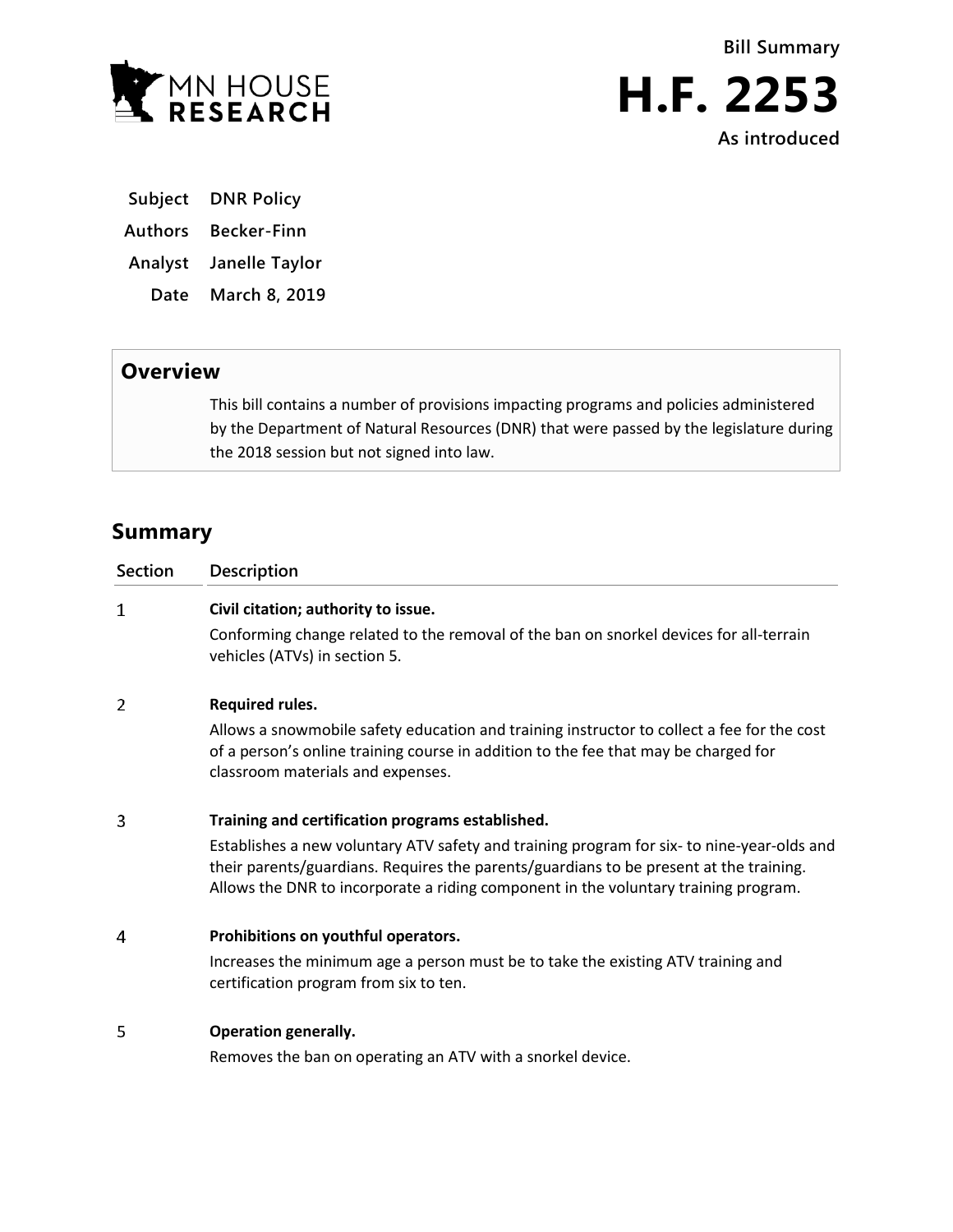## **Section Description**

#### 6 **Bait harvest from infested waters.**

Reinstates a provision that expired that allows a person to harvest gizzard shad using a cast net in certain infested waters (certain areas of the Mississippi and St. Croix Rivers) and expands the provision to the Minnesota River downstream of Granite Falls.

### $\overline{7}$ **Restrictions in infested and noninfested waters; commercial fishing and turtle, frog, and crayfish harvesting.**

Modifies tagging requirements that apply to commercial fishing equipment (nets, traps, etc.) used in infested waters by expanding the requirement to waters listed for aquatic plants or aquatic macrophytes, excluding Eurasian watermilfoil, and modifying provisions allowing the tags to be removed if the equipment has been decontaminated by adding certain requirements.

#### 8 **Gull Lake pilot study.**

Expands to all water access sites, a pilot project allowing service providers (dock installers, etc.) to return zebra mussel infested equipment back to Gull Lake under a permit from the DNR.

#### 9 **Cross Lake pilot study.**

Expands to all water access sites, a pilot project allowing service providers (dock installers, etc.) to return zebra mussel infested equipment back to Cross Lake in Crow Wing County under a permit from the DNR.

#### 10 **Wildland firefighters; training and licensing.**

Exempts forest officers and wildland firefighters from certain training, education, and certification requirements applicable to firefighters generally.

#### 11 **Summary of fish and game laws.**

Removes a requirement that the DNR supply license vendors with one copy of the fishing, hunting, and trapping regulations for each person getting a license.

#### **Discretionary separate selection; eligibility.** 12

Allows landowners/tenants of land eligible for a separate selection process for elk hunting licenses to sell the license to any state resident eligible to hunt elk. The license may not be sold for more than the original cost of the license. Removes the requirement that landowners allow public elk hunting on their land in order to be eligible for the separate selection process.